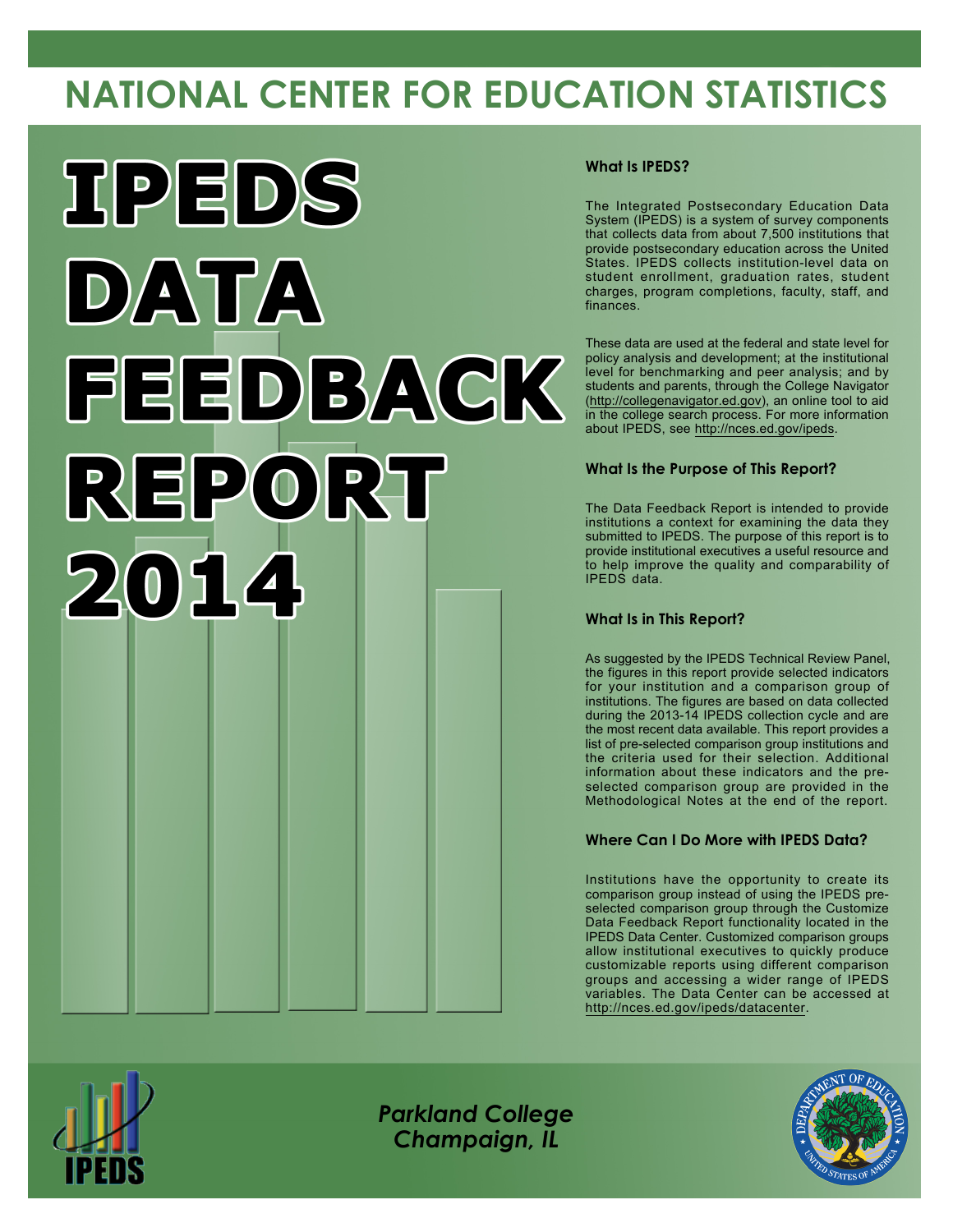### **COMPARISON GROUP**

Comparison group data are included to provide a context for interpreting your institution's statistics. If your institution did not define a Custom Comparison Group for this report by July 15, NCES selected a comparison group for you. (In this case, the characteristics used to define the comparison group appears below.) The Customize Data Feedback Report functionality on the IPEDS Data Center [\(http://nces.ed.gov/ipeds/datacenter/\)](http://nces.ed.gov/ipeds/datacenter/) can be used to reproduce the figures in this report using different peer groups.

Using some of your institution's characteristics, a group of comparison institutions was selected for you. The characteristics include large, public, 2-year colleges, in the midwestern states and enrollment of a similar size. This comparison group includes the following 25 institutions:

- Butler Community College (El Dorado, KS)
- Century College (White Bear Lake, MN)
- Cincinnati State Technical and Community College (Cincinnati, OH)
- ▶ City Colleges of Chicago-Harold Washington College (Chicago, IL)
- City Colleges of Chicago-Harry S Truman College (Chicago, IL)
- City Colleges of Chicago-Richard J Daley College (Chicago, IL)
- City Colleges of Chicago-Wilbur Wright College (Chicago, IL)
- Delta College (University Center, MI)
- Elgin Community College (Elgin, IL)
- Hawkeye Community College (Waterloo, IA)
- Illinois Central College (East Peoria, IL)
- Kalamazoo Valley Community College (Kalamazoo, MI)
- Lake Land College (Mattoon, IL)
- Lorain County Community College (Elyria, OH)
- Minneapolis Community and Technical College (Minneapolis, MN)
- Mott Community College (Flint, MI)
- Normandale Community College (Bloomington, MN)
- Oakton Community College (Des Plaines, IL)
- Rock Valley College (Rockford, IL)
- Southeast Community College Area (Lincoln, NE)
- Southwestern Illinois College (Belleville, IL)
- Stark State College (North Canton, OH)
- ▶ Triton College (River Grove, IL)
- Washtenaw Community College (Ann Arbor, MI)
- Waubonsee Community College (Sugar Grove, IL)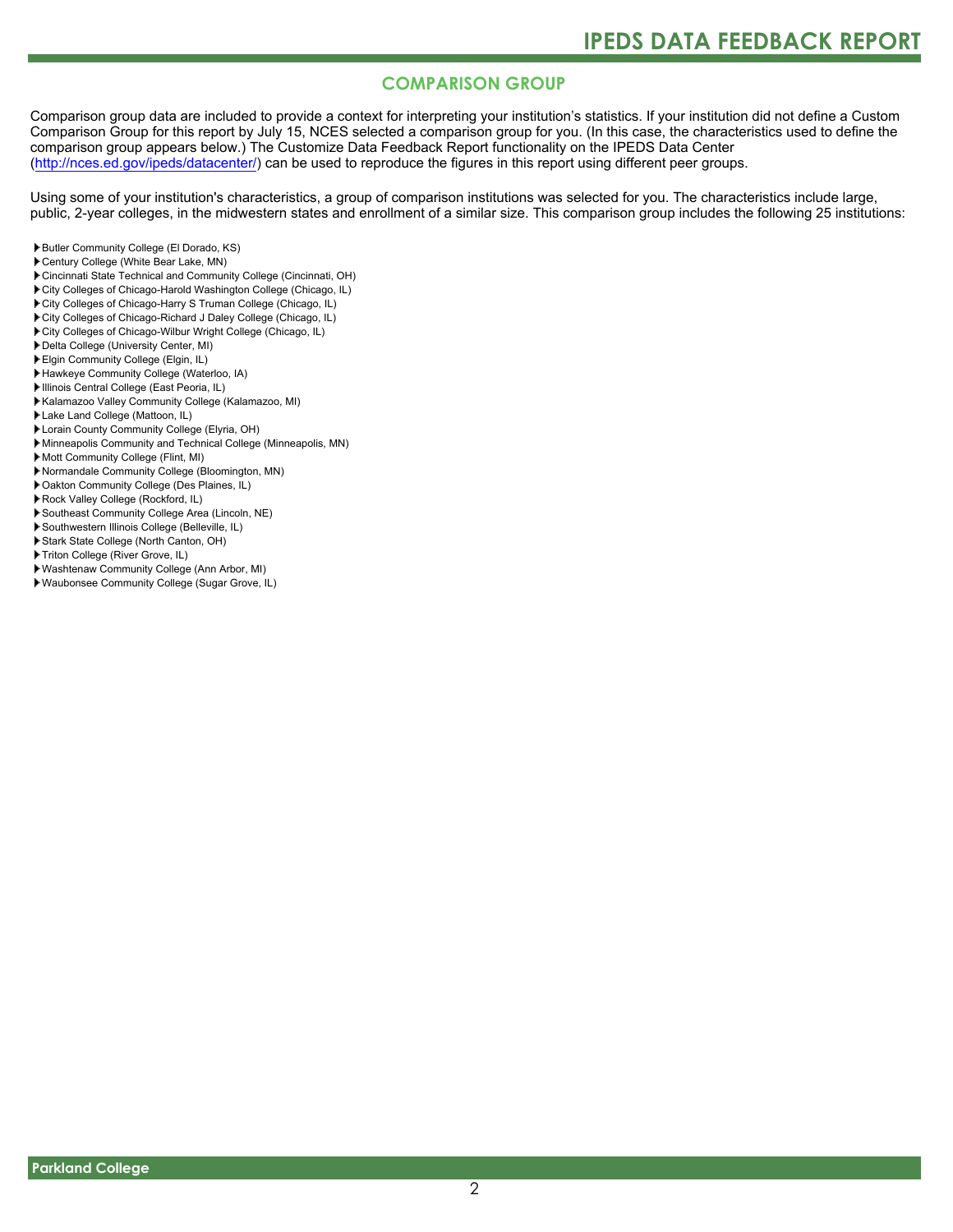



NOTE: For more information about disaggregation of data by race and ethnicity, see the Methodological Notes. Median values for the comparison group will not add to 100%. See "Use of Median Values for Comparison Group" for how median values are determined. N is the number of institutions in the comparison group. SOURCE: U.S. Department of Education, National Center for Education Statistics, Integrated Postsecondary Education Data System (IPEDS): Spring 2014, Fall Enrollment component.

#### **Figure 2. Unduplicated 12-month headcount (2012-13), total FTE enrollment (2012-13), and full- and part-time fall enrollment (Fall 2013)**

#### **Figure 3. Number of subbaccalaureate degrees and certificates awarded, by level: 2012-13**



NOTE: For details on calculating full-time equivalent (FTE) enrollment, see Calculating FTE in the Methodological Notes. N is the number of institutions in the comparison group. SOURCE: U.S. Department of Education, National Center for Education Statistics, Integrated Postsecondary Education Data System (IPEDS): Fall 2013, 12-month Enrollment component and Spring 2014, Fall Enrollment component.



Your institution Comparison Group Median (N=25) NOTE: N is the number of institutions in the comparison group. SOURCE: U.S. Department of Education, National Center for Education Statistics, Integrated Postsecondary Education Data System (IPEDS): Fall 2013, Completions component.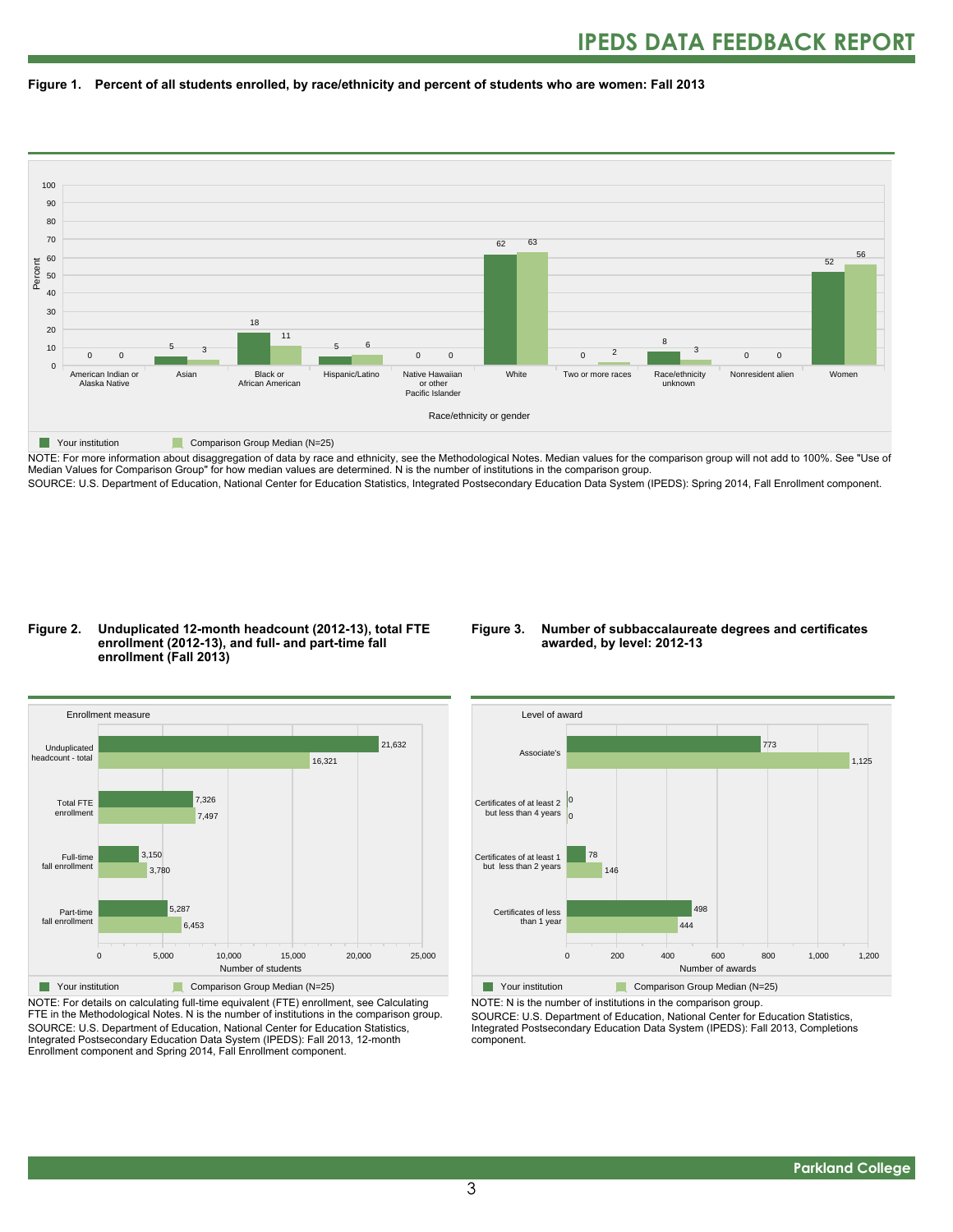### **IPEDS DATA FEEDBACK REPORT**

**Figure 4. Academic year tuition and required fees for full-time, first-time degree/certificate-seeking undergraduates: 2010-11 to 2013-14**



NOTE: The tuition and required fees shown here are the lowest reported from the categories of in-district, in-state, and out-of-state. N is the number of institutions in the comparison group.

SOURCE: U.S. Department of Education, National Center for Education Statistics, Integrated Postsecondary Education Data System (IPEDS): Fall 2013, Institutional Characteristics component.





NOTE: Average net price is for full-time, first-time degree/certificate-seeking undergraduate students and is generated by subtracting the average amount of federal, state/local government, and institutional grant and scholarship aid from the total cost of attendance. Total cost of attendance is the sum of published tuition and required fees, books and supplies, and the average room and board and other expenses. For details, see the Methodological Notes. N is the number of institutions in the comparison group. SOURCE: U.S. Department of Education, National Center for Education Statistics, Integrated Postsecondary Education Data System (IPEDS): Fall 2013, Institutional Characteristics component; Winter 2013-14, Student Financial Aid component.

#### **Figure 6. Percent of full-time, first-time degree/certificate-seeking undergraduate students who received grant or scholarship aid from the federal government, state/local government, or the institution, or loans, by type of aid: 2012-13**



NOTE: Any grant aid above includes grant or scholarship aid from the federal government, state/local government, or the institution. Federal grants includes Pell grants and other federal grants. Any loans includes federal loans and other loans to students. For details on how students are counted for financial aid reporting, see Cohort Determination in the Methodological Notes. N is the number of institutions in the comparison group. SOURCE: U.S. Department of Education, National Center for Education Statistics, Integrated Postsecondary Education Data System (IPEDS): Winter 2013-14, Student Financial Aid component.

#### **Figure 7. Average amounts of grant or scholarship aid from the federal government, state/local government, or the institution, or loans received, by full-time, first-time degree/certificate-seeking undergraduate students, by type of aid: 2012-13**



NOTE: Any grant aid above includes grant or scholarship aid from the federal government, state/local government, or the institution. Federal grants includes Pell grants and other federal grants. Any loans includes federal loans and other loans to students. Average amounts of aid were calculated by dividing the total aid awarded by the total number of recipients in each institution. N is the number of institutions in the comparison group. SOURCE: U.S. Department of Education, National Center for Education Statistics, Integrated Postsecondary Education Data System (IPEDS): Winter 2013-14, Student Financial Aid component.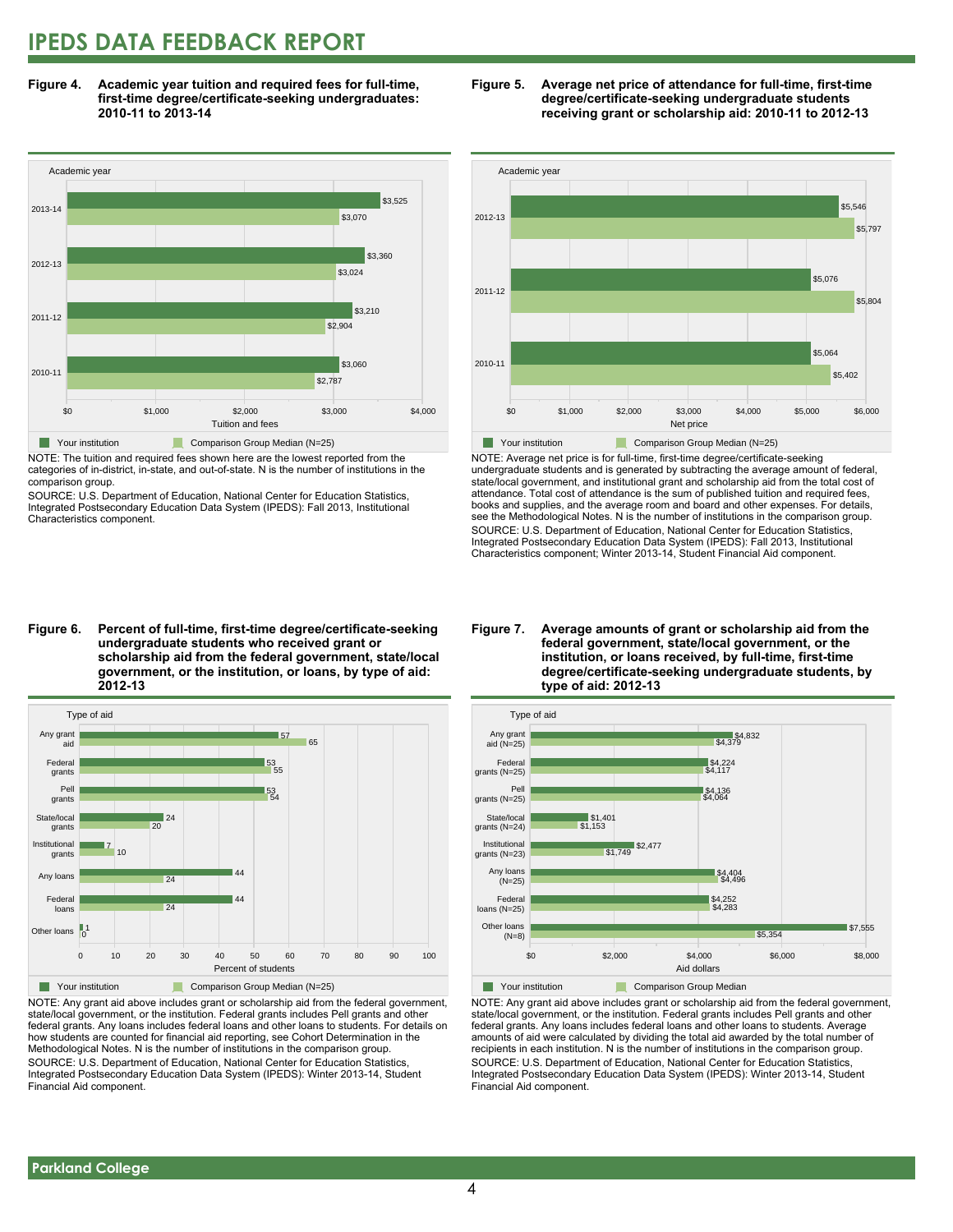## **IPEDS DATA FEEDBACK REPORT**

**Figure 8. Percent of all undergraduates receiving aid by type of aid: 2012-13**

**Figure 9. Average amount of aid received by all undergraduates, by type of aid: 2012-13**



NOTE: Any grant aid above includes grant or scholarship aid from the federal government, state/local government, the institution, or other sources. Federal loans includes only federal loans to students. N is the number of institutions in the comparison group. SOURCE: U.S. Department of Education, National Center for Education Statistics, Integrated Postsecondary Education Data System (IPEDS): Winter 2013-14, Student Financial Aid component.



NOTE: Any grant aid above includes grant or scholarship aid from the federal government, state/local government, the institution, or other sources. Federal loans includes federal loans to students. Average amounts of aid were calculated by dividing the total aid awarded by the total number of recipients in each institution. N is the number of institutions in the comparison group.

SOURCE: U.S. Department of Education, National Center for Education Statistics, Integrated Postsecondary Education Data System (IPEDS): Winter 2013-14, Student Financial Aid component.

#### **Figure 10. Graduation rate and transfer-out rate (2010 cohort); graduation rate cohort as a percent of total entering students, and retention rates of first-time students (Fall 2013)**



NOTE: Graduation rate cohort includes all full-time, first-time degree/certificate-seeking undergraduate students. Entering class includes all students coming to the institution for the first time. Graduation and transfer-out rates are the Student Right-to-Know rates. Only institutions with a mission to prepare students to transfer are required to report transfers out. Retention rates are measured from the fall of first enrollment to the following fall. For details, see the Methodological Notes. N is the number of institutions in the comparison group.

SOURCE: U.S. Department of Education, National Center for Education Statistics, Integrated Postsecondary Education Data System (IPEDS): Winter 2013-14, Graduation Rates component and Spring 2014, Fall Enrollment component.

#### **Figure 11. Graduation rates of full-time, first-time degree/ certificate-seeking undergraduates within normal time, and 150% and 200% of normal time to completion: 2009 cohort**



NOTE: The 150% graduation rate is the Student Right-to-Know (SRK) rates; the Normal time and 200% rates are calculated using the same methodology. For details, see the Methodological Notes. N is the number of institutions in the comparison group. SOURCE: U.S. Department of Education, National Center for Education Statistics, Integrated Postsecondary Education Data System (IPEDS): Winter 2013-14, 200% Graduation Rates component.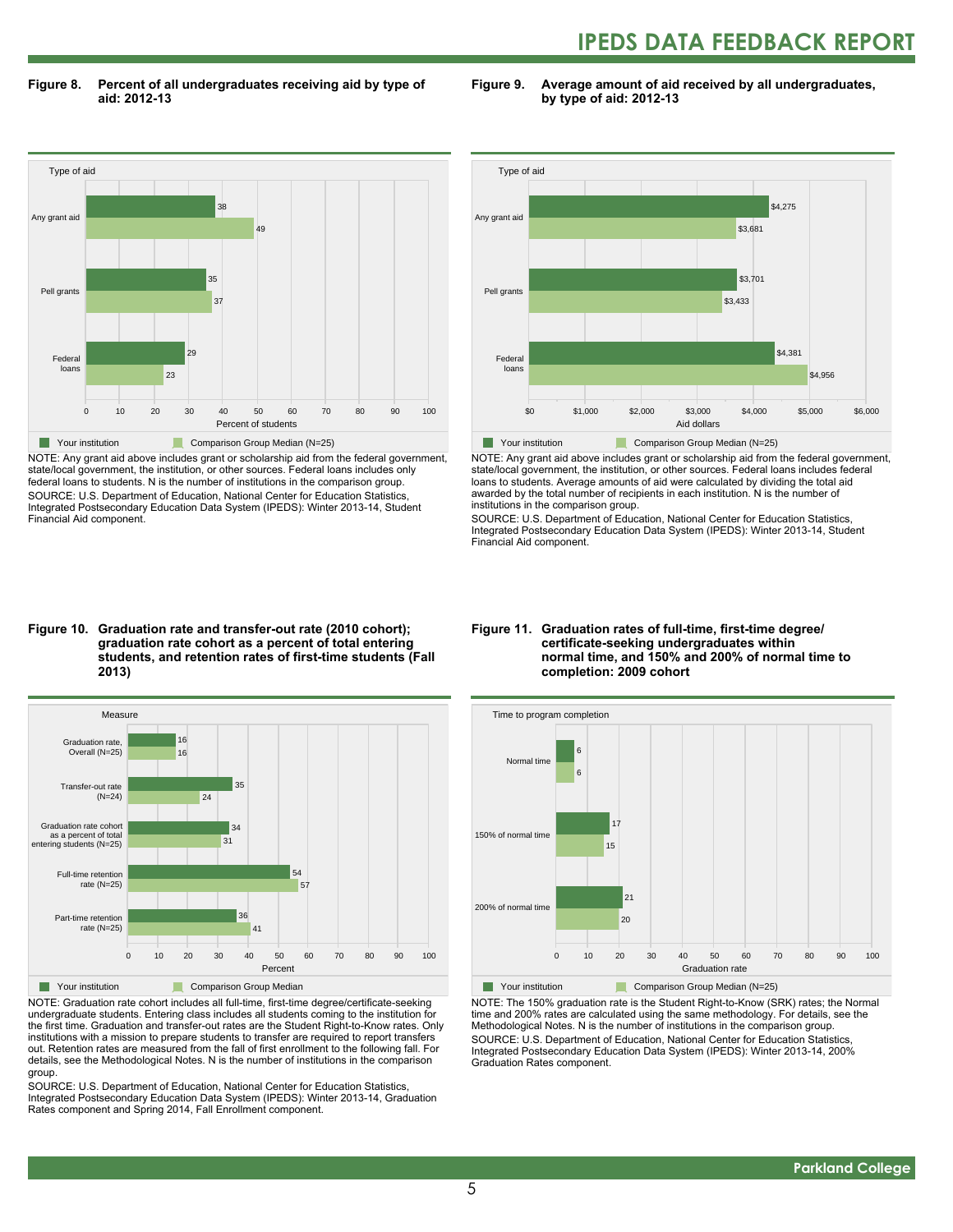### **IPEDS DATA FEEDBACK REPORT**

**Figure 12. Full-time equivalent staff, by occupational category: Fall 2013**



NOTE: Graduate assistants are not included. For calculation details, see the Methodological Notes. N is the number of institutions in the comparison group. SOURCE: U.S. Department of Education, National Center for Education Statistics, Integrated Postsecondary Education Data System (IPEDS): Spring 2014, Human Resources component.





NOTE: Average salaries of full-time instructional non-medical staff equated to 9-month contracts was calculated by multiplying the average monthly salary by 9. The average monthly salary was calculated by dividing the total salary outlays by the total number of months covered by staff on 9, 10, 11 and 12-month contracts. Medians are not reported for comparison groups with less than three values.

SOURCE: U.S. Department of Education, National Center for Education Statistics, Integrated Postsecondary Education Data System (IPEDS): Spring 2014, Human Resources component.

#### **Figure 14. Percent distribution of core revenues, by source: Fiscal year 2013**



NOTE: The comparison group median is based on those members of the comparison group that report finance data using the same accounting standards as the comparison institution. For a detailed definition of core revenues, see the Methodological Notes. N is the number of institutions in the comparison group.

SOURCE: U.S. Department of Education, National Center for Education Statistics, Integrated Postsecondary Education Data System (IPEDS): Spring 2014, Finance component.

#### **Figure 15. Core expenses per FTE enrollment, by function: Fiscal year 2013**



NOTE: Expenses per full-time equivalent (FTE) enrollment, particularly instruction, may be inflated because finance data includes all core expenses while FTE reflects credit activity only. For details on calculating FTE enrollment and a detailed definition of core expenses, see the Methodological Notes. N is the number of institutions in the comparison group. SOURCE: U.S. Department of Education, National Center for Education Statistics, Integrated Postsecondary Education Data System (IPEDS): Fall 2013, 12-month Enrollment component and Spring 2014, Finance component.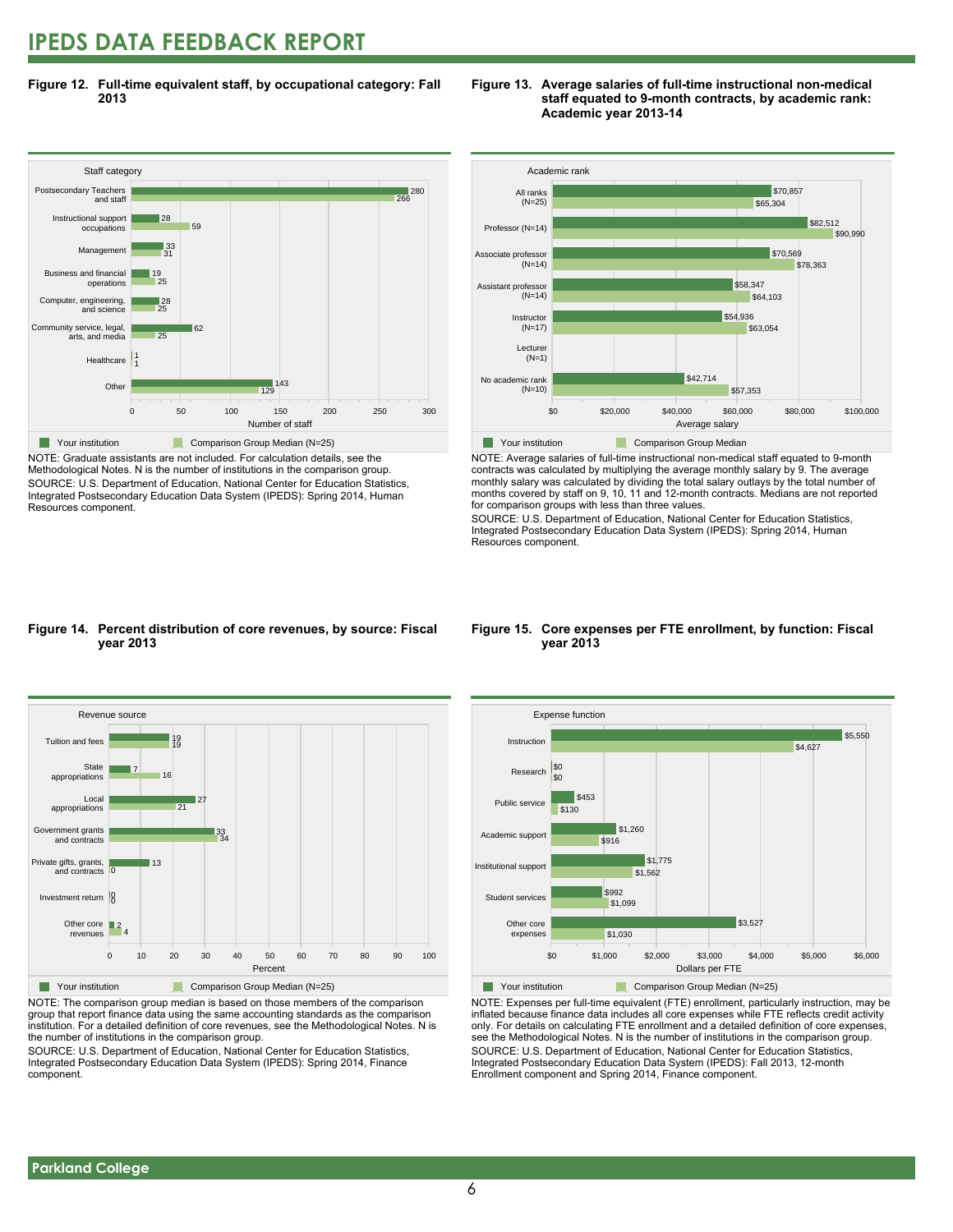#### **METHODOLOGICAL NOTES**

#### **Overview**

This report is based on data supplied by institutions to IPEDS during the 2013-14 data collection year. Response rates exceeded 99% for most surveys. Detailed response tables are included in IPEDS First Look reports, which can be found at [http://nces.ed.gov/pubsearch/getpubcats.asp?sid=010.](http://nces.ed.gov/pubsearch/getpubcats.asp?sid=010)

#### **Use of Median Values for Comparison Group**

The value for the comparison institution is compared to the median value for the comparison group for each statistic included in the figure. If more than one statistic is presented in a figure, the median values are determined separately for each indicator or statistic. Medians are not reported for comparison groups with fewer than three values. Where percentage distributions are presented, median values may not add to 100%. The IPEDS Data Center provides access to all of the data used to create the figures included in this report.

#### **Missing Statistics**

If a statistic is not reported for your institution, the omission indicates that the statistic is not relevant to your institution and the data were not collected. Not all notes may be applicable to your report.

#### **Use of Imputed Data**

All IPEDS data are subject to imputation for total (institutional) and partial (item) nonresponse. If necessary, imputed values were used to prepare your report.

#### **Data Confidentiality**

IPEDS data are not collected under a pledge of confidentiality.

#### **Disaggregation of Data by Race/Ethnicity**

When applicable, some statistics are disaggregated by race/ethnicity. Data disaggregated by race/ethnicity have been reported using the 1997 Office of Management and Budget categories. Detailed information about the race/ethnicity categories can be found at <http://nces.ed.gov/ipeds/reic/resource.asp>.

#### **Cohort Determination for Reporting Student Financial Aid and Graduation Rates**

Student cohorts for reporting Student Financial Aid and Graduation Rates data are based on the reporting type of the institution. For institutions that report based on an academic year (those operating on standard academic terms), student counts and cohorts are based on fall term data. Student counts and cohorts for program reporters (those that do not operate on standard academic terms) are based on unduplicated counts of students enrolled during a full 12-month period.

#### **Description of Statistics Used in the Figures**

#### *Admissions and Test Score Data*

Admissions and test score data are presented only for institutions that do not have an open admission policy, and apply to first-time, degree/certificate-seeking undergraduate students only. Applicants include only those students who fulfilled all requirements for consideration for admission and who were notified of one of the following actions: admission, non-admission, placement on a wait list, or application withdrawn (by applicant or institution). Admitted applicants (admissions) include wait-listed students who were subsequently offered admission. Early decision, early action, and students who began studies during the summer prior to the fall reporting period are included. Institutions report test scores only if they are required for admission.

#### *Average Institutional Net Price*

Average net price is calculated for full-time, first-time degree/certificateseeking undergraduates who were awarded grant or scholarship aid from the federal government, state/local government, or the institution anytime during the full aid year. For public institutions, this includes only students who paid the in-state or in-district tuition rate. Other sources of grant aid are excluded. Average net price is generated by subtracting the average amount of federal, state/local government, and institutional grant and scholarship aid from the total cost of attendance. Total cost of attendance is the sum of published tuition and required fees, books and supplies, and the average room and board and other expenses.

For the purpose of the IPEDS reporting, aid received refers to financial aid that was awarded to, and accepted by, a student. This amount may differ from the aid amount that is disbursed to a student.

#### *Core Revenues*

Core revenues for public institutions reporting under GASB standards include tuition and fees; state and local appropriations; government grants and contracts; private gifts, grants, and contracts; sales and services of educational activities; investment income; other operating and nonoperating sources; and other revenues and additions (federal and capital appropriations and grants and additions to permanent endowments). Core revenues for private, not-for-profit institutions (and a small number of public institutions) reporting under FASB standards include tuition and fees; government appropriations (federal, state, and local); government grants and contracts; private gifts, grants, and contracts (including contributions from affiliated entities); investment return; sales and services of educational activities; and other sources. Core revenues for private, forprofit institutions reporting under FASB standards include tuition and fees; government appropriations, grants, and contracts (federal, state, and local); private grants and contracts; investment income; sales and services of educational activities; and other sources. At degree-granting institutions, core revenues exclude revenues from auxiliary enterprises (e.g., bookstores, dormitories), hospitals, and independent operations. Nondegree-granting institutions do no report revenue from auxiliary enterprises in a separate category. These amounts may be included in the core revenues from other sources.

#### *Core Expenses*

Core expenses include expenses for instruction, research, public service, academic support, institutional support, student services, scholarships and fellowships (net of discounts and allowances), and other expenses. Expenses for operation and maintenance of plant, depreciation, and interest are allocated to each of the other functions. Core expenses at degree-granting institutions exclude expenses for auxiliary enterprises (e.g., bookstores, dormitories), hospitals, and independent operations. Nondegree-granting institutions do not report expenses for auxiliary enterprises in a separate category. These amounts may be included in the core expenses as other expenses.